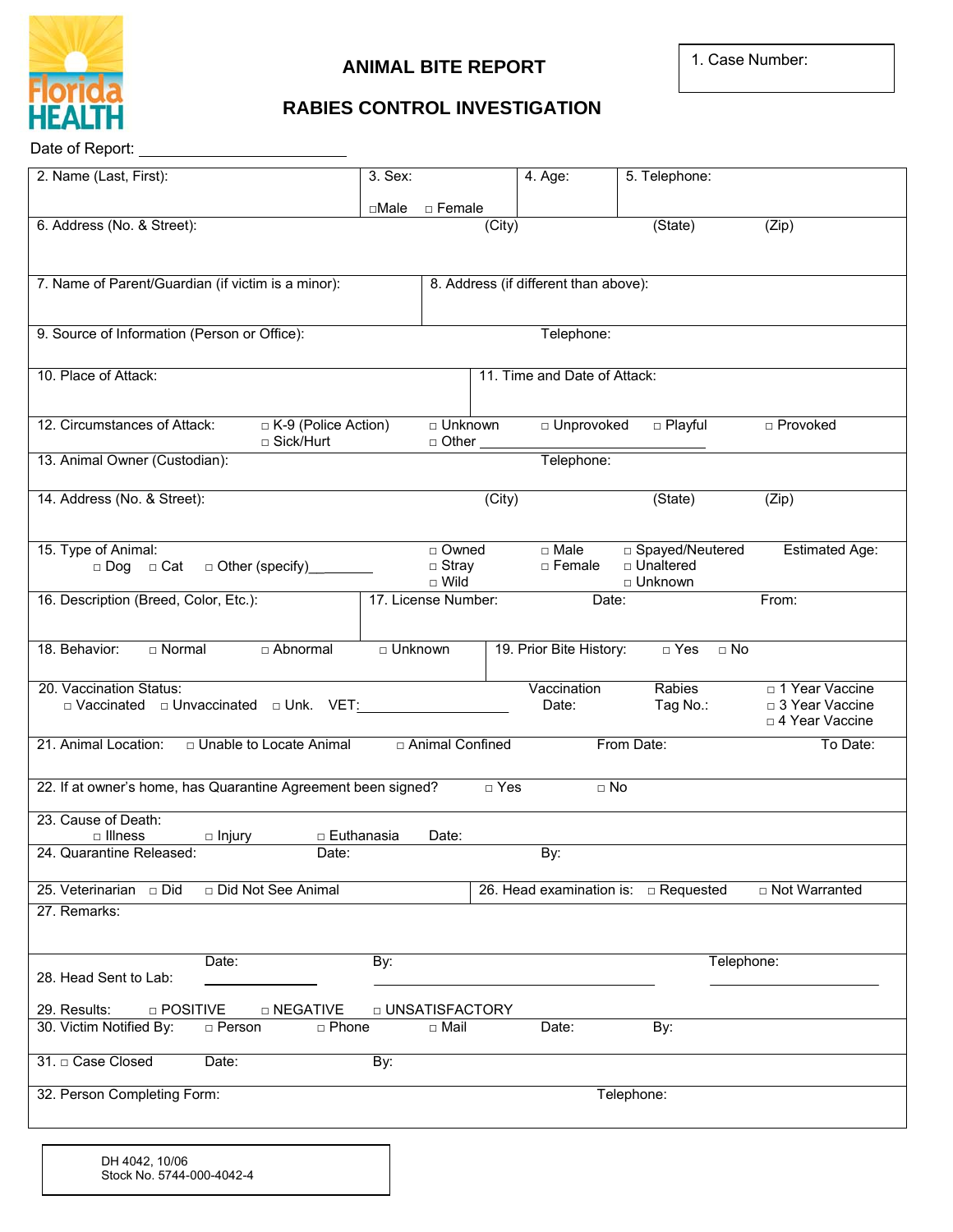## **Instructions for completing the form "Animal Bite Report" 6/07**

The purpose of this form is to collect information about animal bites in the context of a rabies control investigation. It should be used by county health department staff when conducting an animal bite investigation.

- 1. *Case Number*: Provide the number assigned to the case being investigated. This number is intended for internal tracking and will be specific to each county.
- 2. *Name*: Provide the first and last name of the bite victim.
- 3. *Sex*: Indicate if the victim is male or female.
- 4. *Age*: Provide the victim's age.
- 5. *Telephone*: Enter the victim's contact telephone number.
- 6. *Address*: Enter the victim's address, including number and street, city, state, and zip code.
- 7. *Name of Parent/Guardian*: If the victim is a minor, enter the name of a parent or guardian.
- 8. *Address*: Enter the parent/guardian's address, if different from that of the victim.
- 9. *Source of Information*: Indicate the name and contact telephone number of the person or office providing the information for the report.
- 10. *Place of Attack*: Enter the geographic location where the bite occurred (i.e. victim's home, owner's home, etc.).
- 11. *Time and Date of Attack*: Indicate the time and date when the attack took place.
- 12. *Circumstances of Attack*: Check the appropriate box to describe the circumstances surrounding the bite. If there is relevant information that is not captured by the check boxes, please write it in the space provided.
- 13. *Animal Owner*: Enter the name and contact telephone number of the animal's owner or custodian.
- 14. *Address*: Enter the animal owner's address, including number and street, city, state, and zip code.
- 15. *Type of Animal*: Check the box next to the type of animal involved in the bite. If "other", write the type of animal in the space provided. Indicate whether the animal is owned, wild, or stray. Indicate the gender and whether or not the animal has been spayed or neutered. If the animal has definitely not been spayed or neutered, select the "Unaltered" box. Enter the estimated age of the animal.
- 16. *Description*: Provide a description of the animal, including the breed, color, and other relevant identifying information.
- 17. *License Number*: If the animal is licensed, indicate the license number, the date the license was issued, and the dates for which the license is valid.
- 18. *Behavior*: Indicate if the animal's behavior at the time of the bite was normal, abnormal, or unknown.
- 19. *Prior Bite History*: Indicate whether the animal has a history of prior bites.
- 20. *Vaccination Status*: Indicate whether the animal has been vaccinated against rabies. Write in the name of the providing veterinarian, the vaccination date, the tag number, and check the box to indicate whether the animal received a 1-, 3-, or 4-year vaccine.
- 21. *Animal Location*: Check the box to indicate if the animal was unable to be located, or if the animal is being confined. If the animal is being confined, write in the dates of confinement.
- 22. *Quarantine Agreement*: If the animal is being confined at the owner's home, indicate whether the owner signed a Home Quarantine Agreement form (see the Rabies Guidebook for an example).
- 23. *Cause of Death*: If the animal is dead, indicate the cause of death by checking the appropriate box, and writing in the date of death.
- 24. *Quarantine Released*: Indicate if the animal has been released from quarantine. If yes, write in the date of the release and the name of the person authorizing the release.
- 25. *Veterinarian*: Check the box to indicate whether the animal has been seen by a veterinarian.
- 26. *Head Examination*: Check the box to indicate if an examination of the animal's head has been requested or is not warranted.
- 27. *Remarks*: Enter any additional remarks regarding the investigation that were not captured elsewhere in the form.
- 28. *Head Sent to Lab*: Enter the date the head was sent, and the name and contact telephone number of the person submitting the head for testing.
- 29. *Results*: Check the appropriate box to indicate if the head tested positive or negative for rabies, or if the results were unsatisfactory.

DH 4042, 10/06 Stock No. 5744-000-4042-4